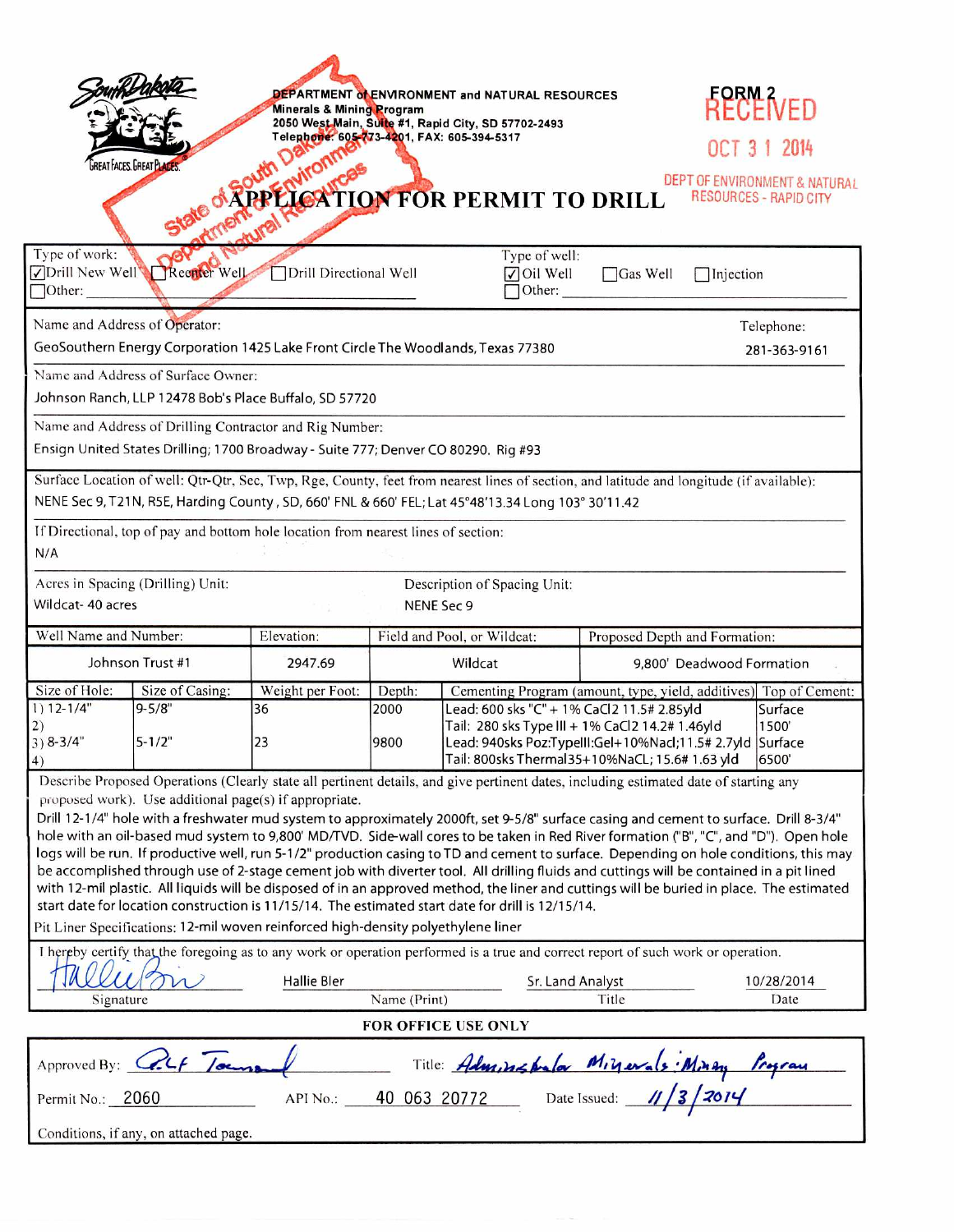

## **DEPARTMENT OF ENVIRONMENT and NATURAL RESOURCES**

JOE FOSS BUILDING 523 EAST CAPITOL PIERRE, SOUTH DAKOTA 57501-3182 denr.sd.gov



## **PERMIT CONDITIONS**

GSE: Johnson Trust #1 Permit: #2060 21N-5E-9 NENE, Harding County API: 40 063 20772

Approval has been granted to drill this location as detailed on the attached Application for Permit to Drill (Form #2) with the following additional conditions:

- 1. This permit is conditioned on compliance with all applicable requirements of South Dakota Codified Laws 45-9 and Administrative Rules of South Dakota 74-12.
- 2. A 12-mil woven, reinforced high-density polyethylene liner must be used on all pits.
- 3. If drilling does not commence within one year from the issuance date, this permit will expire.
- 4. Surface runoff must be diverted around the drill site.
- 5. The surface hole must be drilled with fresh water.
- 6. Cement must be circulated to the ground surface on the surface casing.
- 7. If production casing (long string) is set:
	- A. The cement program submitted with the application shall be followed.
	- B. A cement bond log must be run and filed with the department within 60 days after completion of the well as required by Administrative Rules of South Dakota 74:12:02:12.
- 8. If the well is productive, only one formation may be produced, unless GeoSouthern Energy petitions the Board of Minerals and Environment to approve multiple completions or commingling in the wellbore.
- 9. Please notify this office prior to plugging or MIT so a witness can be on location. If plugging or MIT will occur after regular business hours, call Jeff Klenner at 605-929-1414.
- 10. If abandoned: Either a plugging plan must be submitted at least 7 days prior to plugging for the department's review and approval or the following plan must be followed:
	- A. If the entire production casing is left in the wellbore:
		- 1. A mechanical integrity test must be conducted to verify the integrity of the casing as required by rule 74:12:03:02(4)(b)(ii).
		- 2. All perforations must be isolated, either by squeeze cementing or placing a cast iron bridge plug, with a minimum of 20 feet of cement, above the perforations.
		- 3. A 100-foot plug, half in and half out of the base of the surface casing must be installed.
		- 4. A 25-foot cement plug at the top of the surface casing must be installed.
	- B. If a portion of the production casing is removed:
		- 1. All perforations must be isolated, either by squeeze cementing or placing a cast iron bridge plug, with a minimum of 20 feet of cement, above the perforations.
		- 2. A 100-foot cement plug, half in and half out of the top of the casing stub must be installed after the retrievable part of the production casing has been removed.
		- 3. A 100-foot cement plug, half in and half out of the top of any fresh water aquifer or salt zone encountered between the top of the casing stub and the base of the surface casing must be installed. Freshwater resources at this site include: Madison, Minnelusa, Minnekahta, and Inyan Kara.
		- 4. A 100-foot plug, half in and half out of the base of the surface casing must be installed.
		- 5. A 25-foot cement plug at the top of the surface casing must be installed.
		- 6. Heavy, mud-laden fluid must be placed between all plugs.